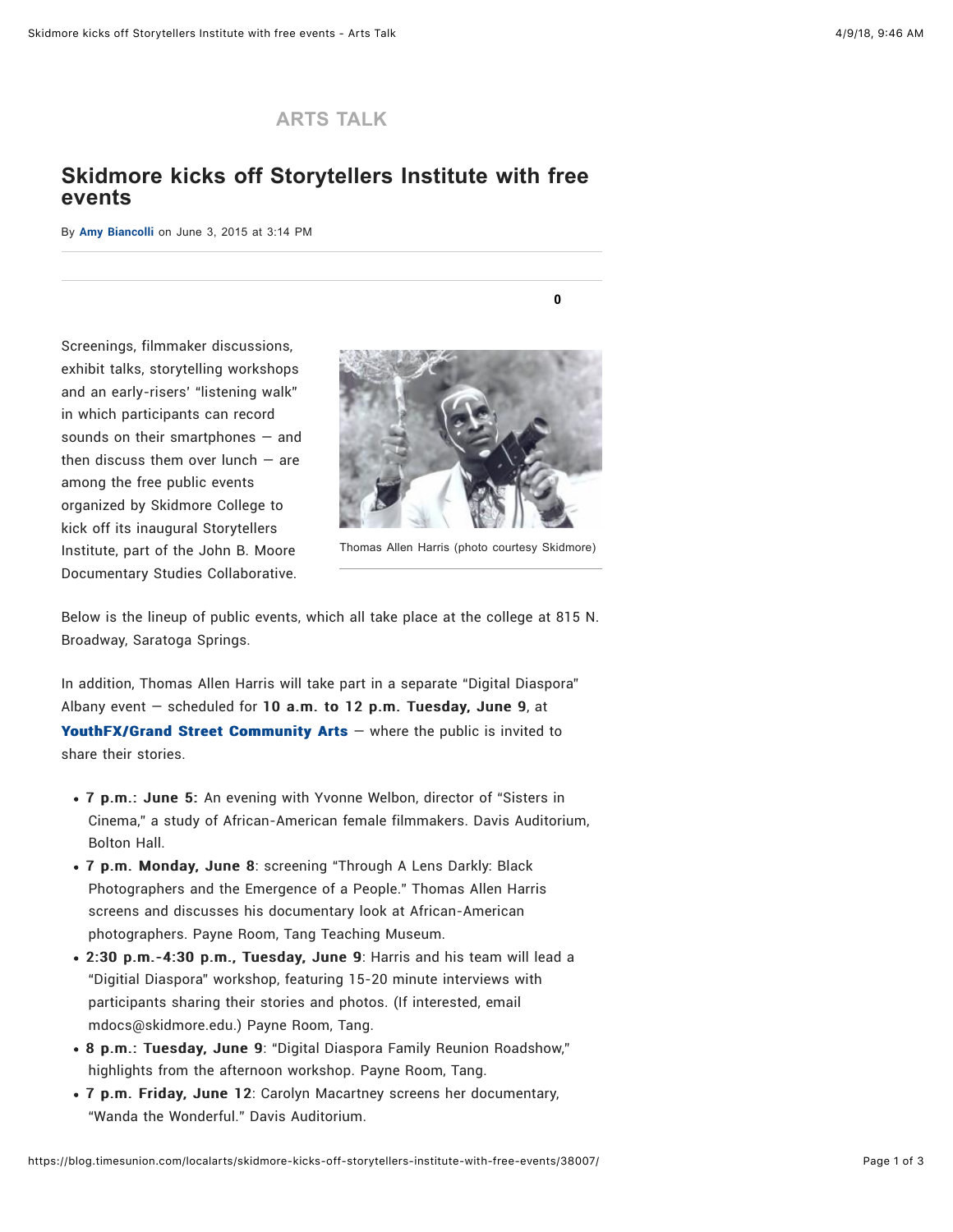- 7 p.m. Monday, June 15, Jim Metzner, "The Magic of Sound." Filene Recital Hall.
- 7 a.m. Tuesday, June 16: An early-morning "listening walk," led by Metzner, in Skidmore's North Woods. (Reservations required; email mdocs@skidmore.edu).
- 7 p.m. Tuesday, June 16: Exhibit opening featuring the work of Chris D. Moore, Nicky Tavares and Adam Tinkle. Case Gallery.
- 7 p.m. Friday, June 19: Evan Roberts, filmmaker and oral historian, will screen and discuss his short "Arvind." Davis Auditorium.
- 7 p.m. Friday, June 26: Exhibit talk by Jonna McKone, radio producer, artist and documentarian. Case Gallery.

For more information, see [www.skidmore.edu](https://www.skidmore.edu/mdocs/storytellers-institute/#PublicEvents) or call 580-5271.

<span id="page-1-0"></span>Comments are closed.

**Follow Amy**

**Amy Biancolli**

**Arts Talk Search**

Keyword search across all the entries in this blog.

Keyword **GO**

**Categories**

[518 CDs](https://blog.timesunion.com/localarts/category/518-cds/)  $\,$  [Actors](https://blog.timesunion.com/localarts/category/actors/)  $\,$  [Architecture](https://blog.timesunion.com/localarts/category/architecture/)  $\,$  [Artist spotlight](https://blog.timesunion.com/localarts/category/artist-spotlight/)  $\,$  [Artists](https://blog.timesunion.com/localarts/category/artists/)  $\,$  [Arts Cam](https://blog.timesunion.com/localarts/category/arts-cam/)  $\,$  [Arts roundup](https://blog.timesunion.com/localarts/category/arts-roundup/)  $\,$  [Auditions](https://blog.timesunion.com/localarts/category/auditions/)  $\,$  [Authors](https://blog.timesunion.com/localarts/category/authors/)  $\,$ [Awards & Contests](https://blog.timesunion.com/localarts/category/awards-contests/)  $\mid$  [Bene](https://blog.timesunion.com/localarts/category/benefit/)fit  $\mid$  [Big Picture](https://blog.timesunion.com/localarts/category/big-picture/)  $\mid$  [Bulletin](https://blog.timesunion.com/localarts/category/bulletin/)  $\mid$  [Burlesque](https://blog.timesunion.com/localarts/category/burlesque/)  $\mid$  [Chamber music](https://blog.timesunion.com/localarts/category/chamber-music/)  $\mid$  [Choir](https://blog.timesunion.com/localarts/category/choir/)  $\mid$  [Classical](https://blog.timesunion.com/localarts/category/classical/)  $\mid$  [Comedy](https://blog.timesunion.com/localarts/category/comedy/)  $\mid$ [Comics](https://blog.timesunion.com/localarts/category/comics/) [Coming to town](https://blog.timesunion.com/localarts/category/coming-to-town/) [Contests](https://blog.timesunion.com/localarts/category/contests/) [country](https://blog.timesunion.com/localarts/category/music/country-music/) | [Crafts](https://blog.timesunion.com/localarts/category/crafts/) | [Culture](https://blog.timesunion.com/localarts/category/culture/) | [Dance](https://blog.timesunion.com/localarts/category/dance/) | [Deals](https://blog.timesunion.com/localarts/category/deals/) | [Decorative Arts](https://blog.timesunion.com/localarts/category/decorative-arts/) | [Design](https://blog.timesunion.com/localarts/category/design/) | [Events](https://blog.timesunion.com/localarts/category/events/) | [Exhibits](https://blog.timesunion.com/localarts/category/exhibits/) [Experimental](https://blog.timesunion.com/localarts/category/experimental/) [Family](https://blog.timesunion.com/localarts/category/family/) [Fashion](https://blog.timesunion.com/localarts/category/fashion/) [Festival](https://blog.timesunion.com/localarts/category/festival-2/) [Film](https://blog.timesunion.com/localarts/category/film/) [Fine Arts](https://blog.timesunion.com/localarts/category/fine-arts/) [folk](https://blog.timesunion.com/localarts/category/music/folk/) [Free](https://blog.timesunion.com/localarts/category/free-2/) [General](https://blog.timesunion.com/localarts/category/general/) [Giveaway](https://blog.timesunion.com/localarts/category/giveaway/) [Grants](https://blog.timesunion.com/localarts/category/grants/)  $\mid$ [Haiku](https://blog.timesunion.com/localarts/category/haiku/) | [History](https://blog.timesunion.com/localarts/category/history/) | [Hot Topics](https://blog.timesunion.com/localarts/category/hot-topics/) | [Internet](https://blog.timesunion.com/localarts/category/internet/) | [jazz](https://blog.timesunion.com/localarts/category/music/jazz/) | [Kids](https://blog.timesunion.com/localarts/category/kids/) | [Lecture](https://blog.timesunion.com/localarts/category/lecture/) | [Literature](https://blog.timesunion.com/localarts/category/literature/) | [Local](https://blog.timesunion.com/localarts/category/local-books/) | [Movies](https://blog.timesunion.com/localarts/category/movies/) | [Multimedia](https://blog.timesunion.com/localarts/category/multimedia/) | [Museums](https://blog.timesunion.com/localarts/category/museums/) | [Music](https://blog.timesunion.com/localarts/category/music/) [New Books](https://blog.timesunion.com/localarts/category/new-books/) [News roundup](https://blog.timesunion.com/localarts/category/news-roundup/) | [Obituary](https://blog.timesunion.com/localarts/category/obituary/) | [Opera](https://blog.timesunion.com/localarts/category/opera/) | [Outdoors](https://blog.timesunion.com/localarts/category/outdoors/) | [Performance art](https://blog.timesunion.com/localarts/category/performance-art/) | [Philippines](https://blog.timesunion.com/localarts/category/philippines/) | [Photography](https://blog.timesunion.com/localarts/category/photography/) | [Poetry](https://blog.timesunion.com/localarts/category/poetry/) [Poll](https://blog.timesunion.com/localarts/category/poll-2/) [Pop culture](https://blog.timesunion.com/localarts/category/pop-culture/) [Public art](https://blog.timesunion.com/localarts/category/public-art/)  $\vert$  [Quiz](https://blog.timesunion.com/localarts/category/quiz/)  $\vert$  [Recommendations](https://blog.timesunion.com/localarts/category/recommendations/)  $\vert$  [Reviews](https://blog.timesunion.com/localarts/category/reviews/)  $\vert$  [rock](https://blog.timesunion.com/localarts/category/music/rock/)  $\vert$  [Sculpture](https://blog.timesunion.com/localarts/category/sculpture/)  $\vert$  [Skating](https://blog.timesunion.com/localarts/category/skating/) [State of the Arts](https://blog.timesunion.com/localarts/category/state-of-the-arts/) [Storytelling](https://blog.timesunion.com/localarts/category/storytelling/) [Tattoos](https://blog.timesunion.com/localarts/category/tattoos/) [Theater](https://blog.timesunion.com/localarts/category/theater/) [TV](https://blog.timesunion.com/localarts/category/tv/) [Video](https://blog.timesunion.com/localarts/category/video/) [Video games](https://blog.timesunion.com/localarts/category/video-games/) [Visual art](https://blog.timesunion.com/localarts/category/visual-art/) World music Vouth Arts

**Recent Comments**